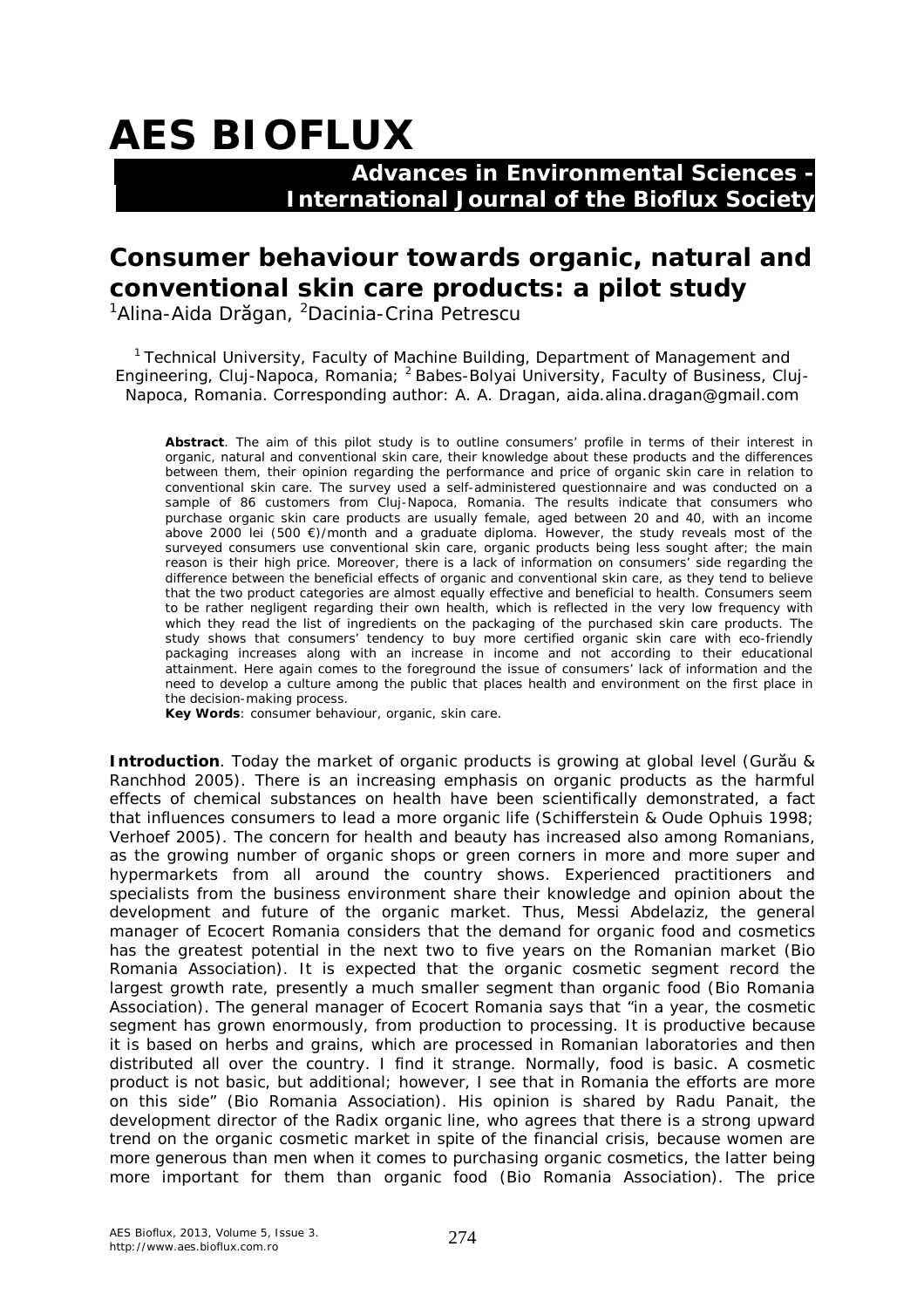difference between organic and conventional is much lower for cosmetics than for food: organic cosmetics are only 10% to 20% more expensive, some even at the same price as conventional cosmetics, while organic food is 50% to 200% more expensive than conventional food (due to the lower efficiency of this type of production, lower demand etc) and in Romania organic food prices are usually 50% - 100% higher than abroad because of transport and import costs (Bio Romania Association). According to the Ministry of Agriculture and Rural Development (MARD), about only 1% of the Romanian organic production (cereals - wheat, sunflower, corn, soy, berries, honey tea and dairy products - milk, cheese, cheese, cream, butter) is consumed internally, the remaining 99% being exported to countries from Western Europe and the U.S., where it is processed (Bio Romania Association). For 2013, MARD has set the target that about 5% of the Romanian organic agricultural products should be consumed internally, but those working in industry, like Abdelaziz Messi, have less lofty expectations and limit the increase to just 2% (Bio Romania Association).

One of the biggest hindrances that limit the development of the organic sector in Romania, being it food or non-food, is the reduced consumption of these products, which derives largely from consumers' lack of information about the health benefits of such products. It is generally known among consumers that organic food comes from farming in which GMOs are prohibited and the use of synthetic pesticides and fertilizers is very limited and that it has a lesser impact on the environment (Cornelissen et al 2008; Gore 2006; European Commission). However, when it comes to biological, ecological and natural skin care or cosmetics, consumers are rather confused regarding the meaning of these terms as they are not assigned a legal definition, but are defined by certification and inspection bodies that have their own specific, sometimes differing regulations (Leonard 2010). It is very important for consumers to receive correct and comprehensive information because if people learn to read labels and avoid everything that is harmful, there will be a much higher demand for healthy products as consumers will realize the need to change their lifestyle (Bio Romania Association).

Another hindrance to the development of Romania's organic sector is the country's poverty. According to the EUROSTAT report, the poverty rate in Romania was 41% in 2010 compared to the European average of 23.4%. However, the rate decreased in 2010 compared to 2009, when it was 43.1%, but poverty is still the main reason underlying Romanian consumers' high sensitivity to price. This explains why people still consider organic food and non-food as luxury products and why this sector remains accessible for the wealthier population.

There have been many studies referring to consumers' green choices, some focusing on the influence of consumers' socio-demographic variables, health and environmental concerns on their willingness to buy organic products (Davies et al 1995; Thompson 1998; Winterich et al 2009; Grunert & Juhl 1995; Schifferstein & Oude Ophuis 1998; Dietz et al 1998; Ailawadi et al 2001; van Doom & Verhoef 2011 etc), which show that women are more open towards the green market and more willing to pay the price premium for organic products than men (van Doom & Verhoef 2011). Moreover, they say that younger consumers are more environmentally driven, but that the older population has more means to actually adopt a green lifestyle, the issue of financial resources coming to the foreground once again (van Doom & Verhoef 2011). Some studies conducted in Romania emphasize the fact that consumers consider organic products more health beneficial, of superior quality, but at the same time more expensive (Teodorescu et al 2009; Petrescu et al 2013; Petrescu 2013) and that those who purchase such them are dynamic persons, equally focused on personal education, career and family, concerned with physical and mental health, who are looking towards the future and try to stay up to date with the latest trends so as to fit in society (Pagalea et al 2012). However, all these studies were done with respects to organic food, while organic skin care and cosmetics have been rather neglected. Though there are some studies analyzing this market segment (Mather et al 2005; Prothero & McDonald 1992 etc), they are not specific to the Romanian environment.

Therefore, in order to provide more information about Romanian consumers' behaviour towards organic skin care products and due to the scarcity of research in this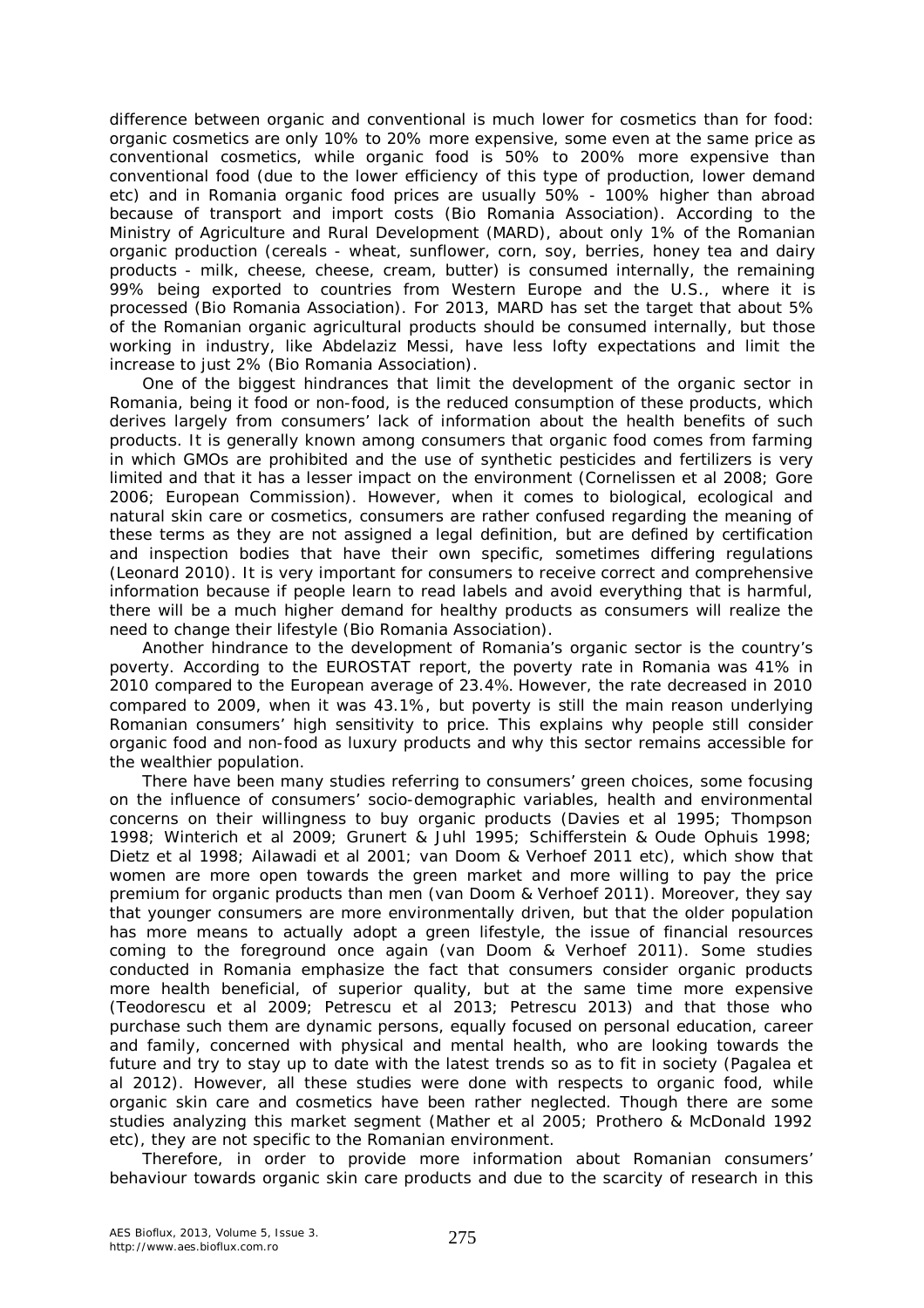field, the authors decided to conduct a pilot study in Cluj-Napoca, one of the biggest cities in Romania and more up to date with the market's new trends. The study aims to outline consumers' profile in terms of their interest in organic, natural and conventional skin care, their knowledge about these products and the differences between them, their opinion regarding the performance of organic skin care in relation to conventional skin care and price. Because the sample is small – 86 respondents – the study is meant to be a starting point for further research and an addition to the already existing literature that tries to analyze consumers' behaviour with respects to the green, organic market.

**Methodology**. The data for this pilot study was obtained through a survey, using a questionnaire as research instrument. The questionnaire was handed to 86 persons from Cluj-Napoca, Romania, who were asked to fill it in on the spot. This was done in order to avoid misinterpretations and to be able to provide the respondents with further explanations should they not find the questions very clear.

The questionnaire consisted of 21 questions, both open-ended and close-ended, the latter category having a greater share in the total number of questions so as to have a higher response rate. There were various types of close-ended questions that were included in the questionnaire, such as yes/no questions, multiple choice and scaled questions, the last category including the following scales: Likert, semantic differential and rank-order. The open-ended questions were used in order to allow consumers to express their ideas and opinions freely, without being limited to a given set of possible answers.

The sequencing of questions was set in such an order that would keep alive the respondents' interest for the questionnaire. Therefore, the first questions were focused on general, basic information on the studied problem, being followed by questions requesting classification information that would help to understand the results and segment the subjects. The questionnaire ends with demographic questions. Identity information such as name, address, phone number, etc were omitted as the questionnaire was anonymous.

#### **Results and Discussion**

#### *Unidimensional Distributions*

*Sample Characteristics.* 64% of the respondents are female and 36% male. With respects to their age, 9.3% are under 20, 24.42% are in the range between 20-30 years, 23.26% between 31-40 years, 22.09% between 41-50 years, 9.30% between 51-60 years and 11.63% are over 60.

Regarding their income, 18.60% of the respondents have an income below 1000 Lei (250  $\bigoplus$ . Most of them (34.88%) earn between 1000 and 1500 Lei/month (250-375  $\bigoplus$ . 25.58% of the respondents have an income between 1501 and 2000 Lei (376-500  $\bigoplus$ ), 16.28% between 2001 and 2500 Lei (501-625 €), 3.49% between 2501 and 3000 Lei (626-750  $\bigoplus$  and only 1.16% have an average monthly income above 3000 Lei (750  $\bigoplus$ .

With respects to the respondents' educational attainment, most of them hold a graduate (48.83%) or a postgraduate diploma (26.74%), but there are also respondents who completed only secondary education like high school (16.27%) or pre-university courses (8.13%).

The great majority of the respondents are active in the labor market, working in very different areas: 13.95% in education, 5.81% in IT, 11.62% in the economic and financial area, 8.13% in administration, 13.95% in medicine, 6.97% in Engineering, and 10.46% do office work. Regarding inactive people in the labor market, they are made up of students and retirees. Their share in total sample is 16.27% and 12.79%, respectively.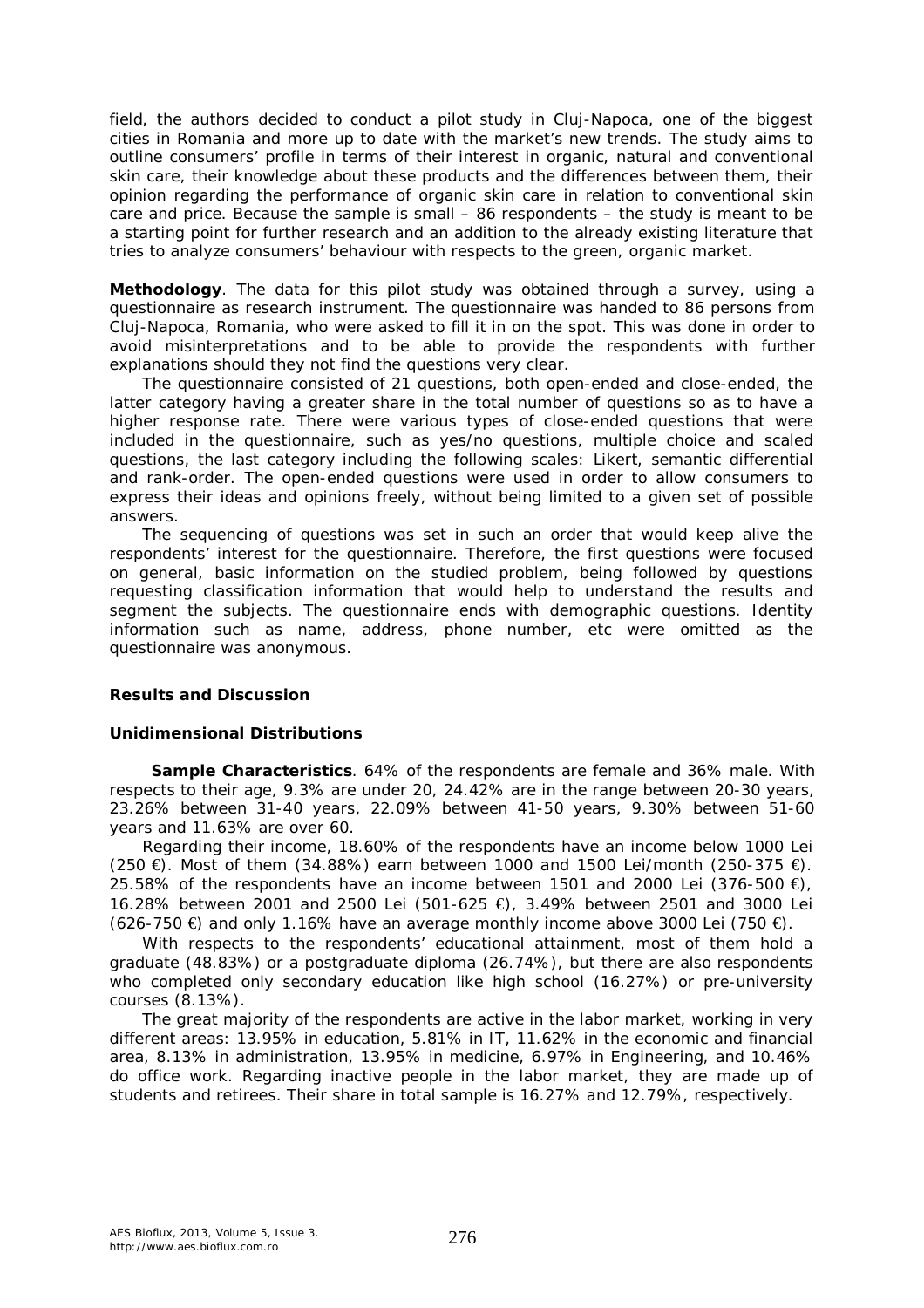|  |  | ani |  |  |
|--|--|-----|--|--|
|--|--|-----|--|--|

Sample characteristics

| Demographic characteristics                                                                                                                                                                                                                                      | Frequency                                                                                      | Percentage of sample                                                                                                                                  |
|------------------------------------------------------------------------------------------------------------------------------------------------------------------------------------------------------------------------------------------------------------------|------------------------------------------------------------------------------------------------|-------------------------------------------------------------------------------------------------------------------------------------------------------|
| Gender                                                                                                                                                                                                                                                           |                                                                                                |                                                                                                                                                       |
| Female                                                                                                                                                                                                                                                           | 55                                                                                             | 64 %                                                                                                                                                  |
| Male                                                                                                                                                                                                                                                             | 31                                                                                             | 36 %                                                                                                                                                  |
| Age                                                                                                                                                                                                                                                              |                                                                                                |                                                                                                                                                       |
| < 20                                                                                                                                                                                                                                                             | 8                                                                                              | 9.30 %                                                                                                                                                |
| $20 - 30$                                                                                                                                                                                                                                                        | 21                                                                                             | 24.42 %                                                                                                                                               |
| $31 - 40$                                                                                                                                                                                                                                                        | 20                                                                                             | 23.26 %                                                                                                                                               |
| $41 - 50$                                                                                                                                                                                                                                                        | 19                                                                                             | 22.09 %                                                                                                                                               |
| $51 - 60$                                                                                                                                                                                                                                                        | 8                                                                                              | 9.30 %                                                                                                                                                |
| >60                                                                                                                                                                                                                                                              | 10                                                                                             | 11.63 %                                                                                                                                               |
| Education                                                                                                                                                                                                                                                        |                                                                                                |                                                                                                                                                       |
| Gymnasium                                                                                                                                                                                                                                                        | $\mathbf 0$                                                                                    |                                                                                                                                                       |
|                                                                                                                                                                                                                                                                  | 0                                                                                              | 0%                                                                                                                                                    |
| High School                                                                                                                                                                                                                                                      | 14                                                                                             |                                                                                                                                                       |
| Pre-university courses                                                                                                                                                                                                                                           |                                                                                                |                                                                                                                                                       |
| <b>University Graduate</b>                                                                                                                                                                                                                                       |                                                                                                | 48.83 %                                                                                                                                               |
|                                                                                                                                                                                                                                                                  |                                                                                                |                                                                                                                                                       |
|                                                                                                                                                                                                                                                                  |                                                                                                |                                                                                                                                                       |
|                                                                                                                                                                                                                                                                  |                                                                                                |                                                                                                                                                       |
|                                                                                                                                                                                                                                                                  |                                                                                                |                                                                                                                                                       |
|                                                                                                                                                                                                                                                                  |                                                                                                |                                                                                                                                                       |
|                                                                                                                                                                                                                                                                  |                                                                                                |                                                                                                                                                       |
|                                                                                                                                                                                                                                                                  | 14                                                                                             |                                                                                                                                                       |
|                                                                                                                                                                                                                                                                  |                                                                                                |                                                                                                                                                       |
| Office                                                                                                                                                                                                                                                           |                                                                                                | 10.46 %                                                                                                                                               |
|                                                                                                                                                                                                                                                                  | 6                                                                                              |                                                                                                                                                       |
| Retired                                                                                                                                                                                                                                                          |                                                                                                | 12.79 %                                                                                                                                               |
| Income                                                                                                                                                                                                                                                           |                                                                                                |                                                                                                                                                       |
| <1000 Lei/ 250 €                                                                                                                                                                                                                                                 | 16                                                                                             |                                                                                                                                                       |
| 1000-1500 Lei/ 250-375 €                                                                                                                                                                                                                                         | 30                                                                                             | 34.88 %                                                                                                                                               |
|                                                                                                                                                                                                                                                                  | 22                                                                                             | 25.58 %                                                                                                                                               |
|                                                                                                                                                                                                                                                                  |                                                                                                |                                                                                                                                                       |
|                                                                                                                                                                                                                                                                  |                                                                                                |                                                                                                                                                       |
|                                                                                                                                                                                                                                                                  |                                                                                                |                                                                                                                                                       |
| Professional School<br>Postgraduate<br>Profession<br>Education<br>IT<br>Economy-Finance<br>Administration<br><b>Students</b><br>Medicine<br>Engineering<br>1501-2000 Lei/ 376-500 €<br>2001-2500 Lei/ 501-625 €<br>2501-3000 Lei/ 626-750 €<br>> 3000 Lei/ 750 € | $\overline{7}$<br>42<br>23<br>12<br>5<br>10<br>$\overline{7}$<br>12<br>9<br>11<br>14<br>3<br>1 | 0%<br>16.27 %<br>8.13 %<br>26.74 %<br>13.95 %<br>5.81 %<br>11.62 %<br>8.13 %<br>16.27 %<br>13.95 %<br>6.97%<br>18.60 %<br>16.28 %<br>3.49 %<br>1.16 % |

#### *Frequencies*



Figure 1. Types of skin care products consumers buy.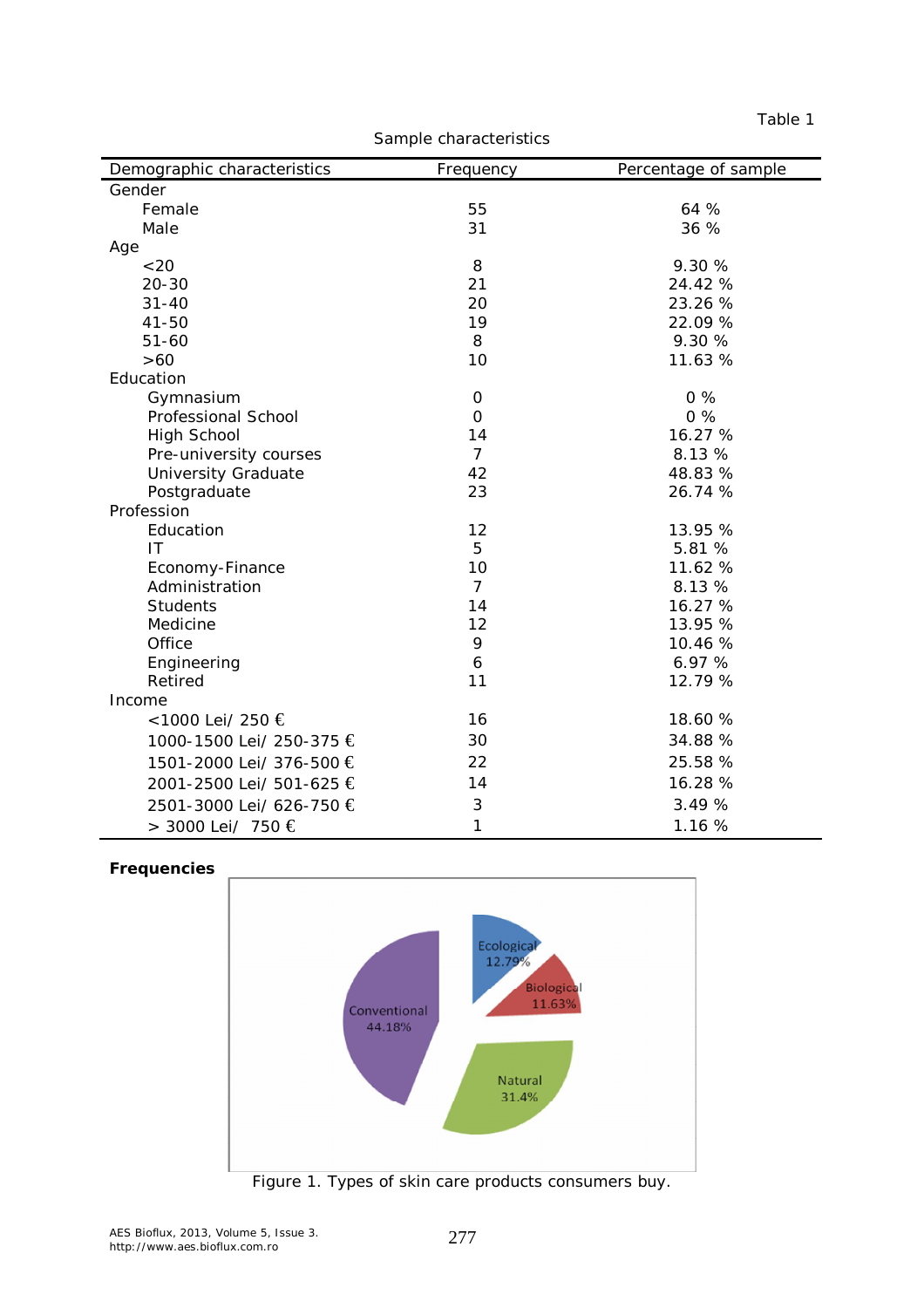As Figure 1 shows, consumers are mostly drawn to conventional (44.18% of the total sample) and natural skin care products (31.4% of the total sample). Ecological skin care products are preferred by 12.79% of the total sample, while the biological type is preferred only by 11.63% of the respondents, which may be due to the higher prices largely reflecting a much higher percentage of organic ingredients. These categories of skin care are clearly defined by COSMEBIO, according to which ecological type is described as follows: "at least 95% natural ingredients or derived from natural sources, at least 50% of plant ingredients are produced by organic farming, at least 5% of product contents are produced by organic farming". The COSMEBIO biological label implies that: "at least 95% natural ingredients or derived from natural sources, at least 95% of plant ingredients are produced by organic farming, at least 10% of product contents are produced by organic farming". Both eco and bio labels follow Ecocert standards, which also specify that natural cosmetics have "a minimum of 50% of all plant-based ingredients in the formula" and that "a minimum of 5% of all ingredients by weight must come from organic farming".



Figure 2. Places where consumers buy skin care products.

The most frequent places where consumers buy their skin care products are supermarkets (29.77% of the total sample), followed by hypermarkets (20.61%) and fairs (16.03%). Organic shops, online shops and drugstores are also preferred, but to a lesser extent (by 14.5%, 10.69% and 8.4% of the total sample, respectively).



Figure 3. Frequency of reading the ingredient list of skin care products.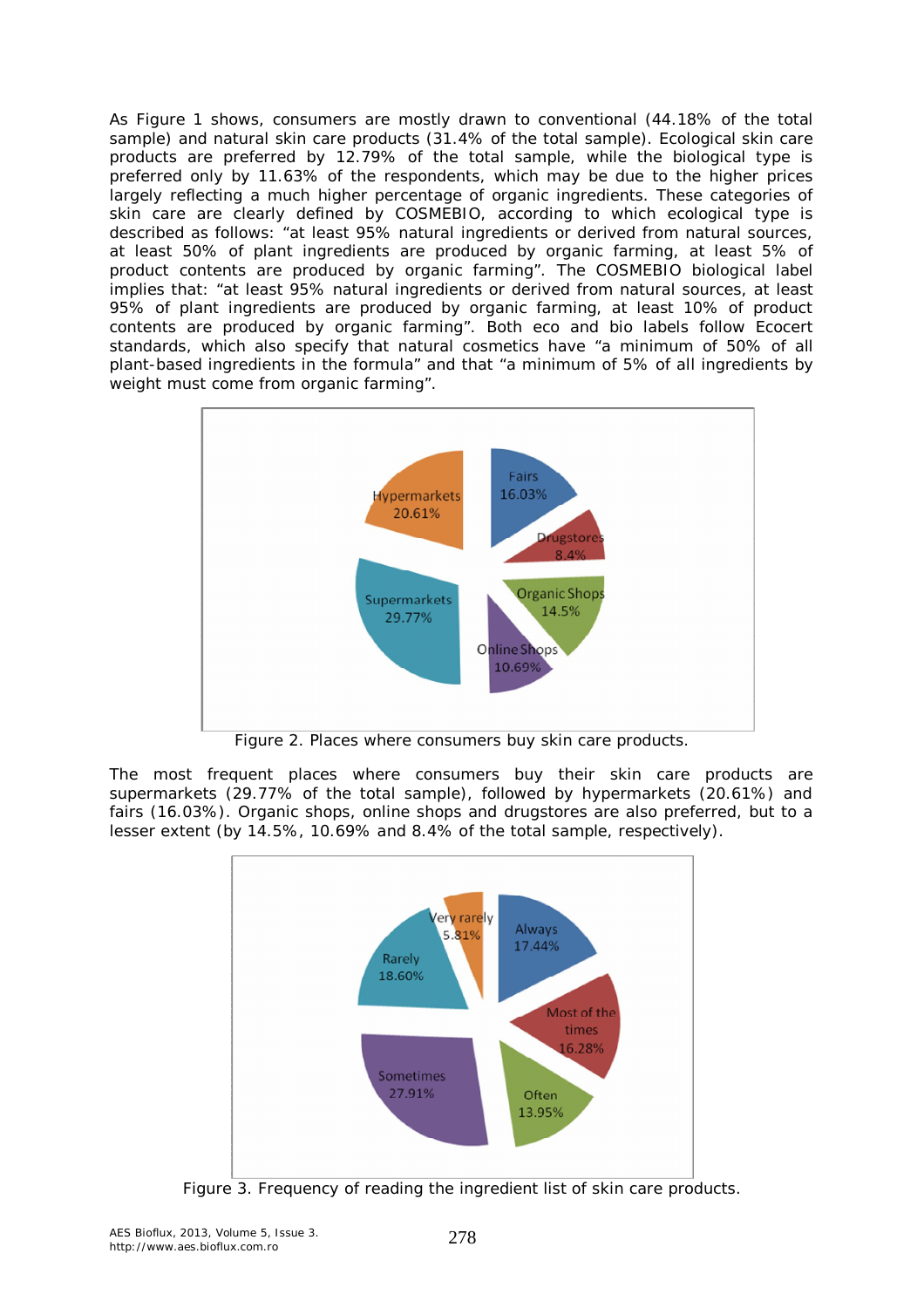Asked how often they use to read the ingredients listed on the packaging of skin care products (Figure 3), most respondents (27.91%) say they use to do it only sometimes. However, there are also people who read the ingredient list only very rarely (5.81%) or rarely (18.6%), but are less in percentage than those who read it often (13.95%), most of the times (16.28%) and always (17.44%). These figures reflect a rather low level of awareness regarding the importance of ingredients of skin care products. Consumers seem to trust what products on the market promise them as long as they meet their basic needs and do not take into consideration their effects in the long run. A similar thing happens with the packaging of these products: people believe that if they are certified organic, the packaging is of lesser importance – this opinion is shared by 66.27% the respondents, who do not pay attention to this aspect and focus more on the attractiveness of the packaging, how famous the brand is, a lower price and certification. Only the remaining percent  $(-33\%$  of the total sample) said that they would rather buy certified organic skin care with eco-friendly, biodegradable packaging.

One question of this survey asked consumers to choose from the ingredient list of a skin care product (soap, in our case) the ones they believed that could have harmful effects for health.

Table 2

| Ingredients                      | No. of consumers considering the | % of the |
|----------------------------------|----------------------------------|----------|
|                                  | ingredient harmful               | sample   |
| Sodium Palmate                   | 14                               | 16.27    |
| Sodium Palm Kernelate            | 14                               | 16.27    |
| Aqua                             | O                                | O        |
| Parfum                           | O                                | O        |
| Montmorillonite                  | 38                               | 44.18    |
| Palma Acidum                     | 26                               | 30.23    |
| Glycerin                         | O                                | O        |
| Ci 77007                         | 56                               | 65.11    |
| Sodium Chloride                  | 9                                | 10.46    |
| Phenoxyethanol                   | 12                               | 13.95    |
| Tetrasodium Edta                 | 14                               | 16.27    |
| Glycine Soja Oleum               | O                                | O        |
| Rosmarinus Officinalis Extractum | 0                                | O        |
| Methylisothiazolinone            | 17                               | 19.76    |
| Methylchloroisothiazolinone      | 22                               | 25.58    |
| Tetrasodium Etidronate           | 14                               | 16.27    |

List of ingredients and consumers' perceptions on their harmful effects for health

The ingredients are listed in Table 2, which also provides insight to consumers' answers. Therefore, the ingredients believed to be the most harmful are *Ci 77007* (65.11% of the total sample pointed it as the most toxic ingredient), *Montmorillonite* (44.18% of the total sample chose it as the second most harmful ingredient) and *Palma Acidum* (30.23% of the total sample chose it as the third most harmful ingredient). It can be noticed that ingredient names identical or similar to their Romanian equivalent were correctly identified as "good" substances (except for fragrance, which, even if it is synthetic, it is not considered by respondents as harmful, although it is well known that perfume often has side effects). Instead, the terms "sodium" and "acid" seem to confuse consumers as they assume that these ingredients are of synthetic provenience when, in fact, they refer to salt, palm oil and their derivatives. Such is the case of Palma Acidum, which is actually palm oil. The very suspicious Ci 77007 is actually an ultramarine colour pigment, banned for use in food, but allowed in cosmetics and skin care products. According to the *Survey of Chemical Substances in Consumer Products*, a study conducted in 2003 by the Danish Technological Institute, it has no known negative effects (Pedersen Dilani et al 2003), but information about this ingredient is very brief in order to say something unequivocal. *Montmorillonite* is defined in the Oxford Dictionary as "an aluminium-rich clay mineral of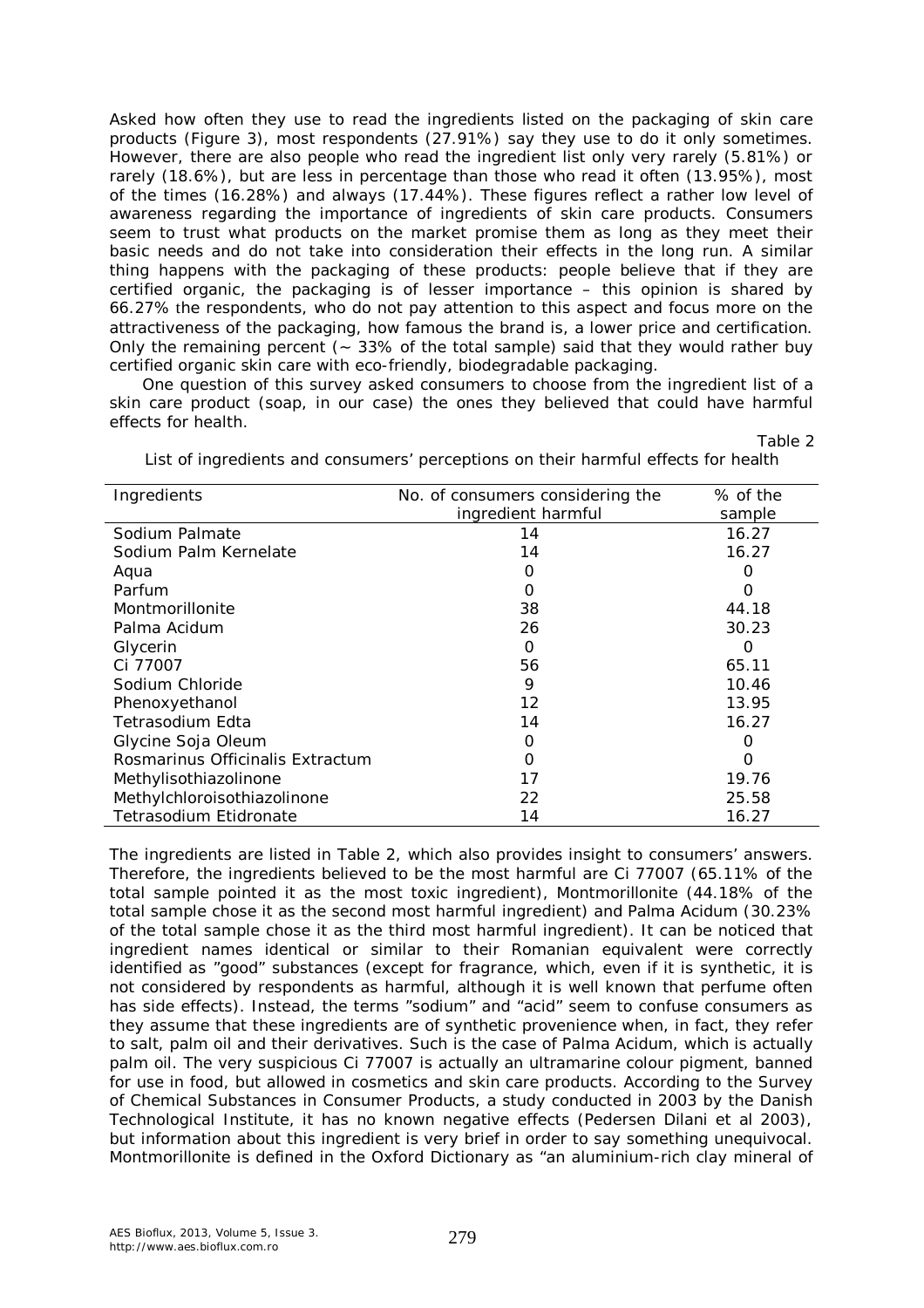the smectite group, containing some sodium and magnesium" and is considered nontoxic by scientists.

| No. of consumers who defined the<br>categories correctly | % of the total sample |
|----------------------------------------------------------|-----------------------|
| 36                                                       | 41.86                 |
| 41                                                       | 47.67                 |
| 45                                                       | 52.32                 |
|                                                          |                       |

Consumers' knowledge about the meaning of eco, bio and natural skin care

Table 3

Consequently, consumers are not very acquainted with the meaning of ingredients of skin care products and they acknowledge this in the answer to the next question: only 16.27% say that they know the meaning of the above-mentioned ingredients and of skin care products in general, while the great majority (83.73%) admit that the terms are not familiar to them. This lack of information is a major impediment to consumers' orientation towards organic skin care products. Unfortunately, this gap can also be observed in what concerns consumers' knowledge about the meaning of biological, ecological and natural skin care products. In the first question of the survey they were asked to match the terms with their corresponding definitions. The results in Table 3 show that consumers are more acquainted with natural than organic skin care products, as the former category was correctly defined by 52.32% of the total sample. The correct definitions of ecological and biological skin care products were identified only by 41.86% and 47.67%, respectively, of the total sample.

Consumers' trust in certified organic skin care products, their opinion about the relationship price-quality regarding these products and their performance compared to conventional skin care were measured by 5-point scales. The analysis shows that consumers' trust in certified organic skin care products is above average (3.93 points on a scale from 1 to 5) and that they are almost convinced that this type of products have better performance and increased health benefits than conventional skin care (4.47 points on a scale from 1 to 5). With respect to the statement that *certified organic skin care must have a higher price because this reflects their superior quality*, consumers' answers indicate a score of 2.43 on a scale from 1 (strongly disagree) to 5 (strongly agree), which means that their opinion regarding the statement is somewhere between indecision and disagreement. However, this indicates that they do not agree at all with the fact that certified organic skin care products should have high prices as they do not consider it the guarantee of high quality.

Asked how they came to know about organic skin care products, consumers chose recommendations made by friends as the most efficient advertising instrument, followed by leaflets, web pages, fairs, blogs and direct e-mail.

#### *Bidimensional Distributions*

Following the distribution of the respondents according to their age and the preferred type of skin care products, it can be noticed that organic skin care products are most often bought by people aged between 20-30 and 31-40 years and rarely purchased by persons aged between 51-60 and over 60 years. Of the 21 respondents (24.41% of the total sample) who buy organic (both eco and bio) skin care products, 33.33% are aged between 20 and 30, 28.57% between 31 and 40 and 19.04% between 41 and 50. Therefore, organic skin care products are mostly preferred by people between 20 and 40 years of age possibly due to their higher interest in their appearance and their wish to be up to date with the latest research, discoveries and solutions for maintaining their beauty and health.

By distributing respondents according to their average monthly income and the preferred type of skin care products, it appears that organic (both eco and bio) skin care products are purchased mainly by people with an income between 2001 and 2500 Lei/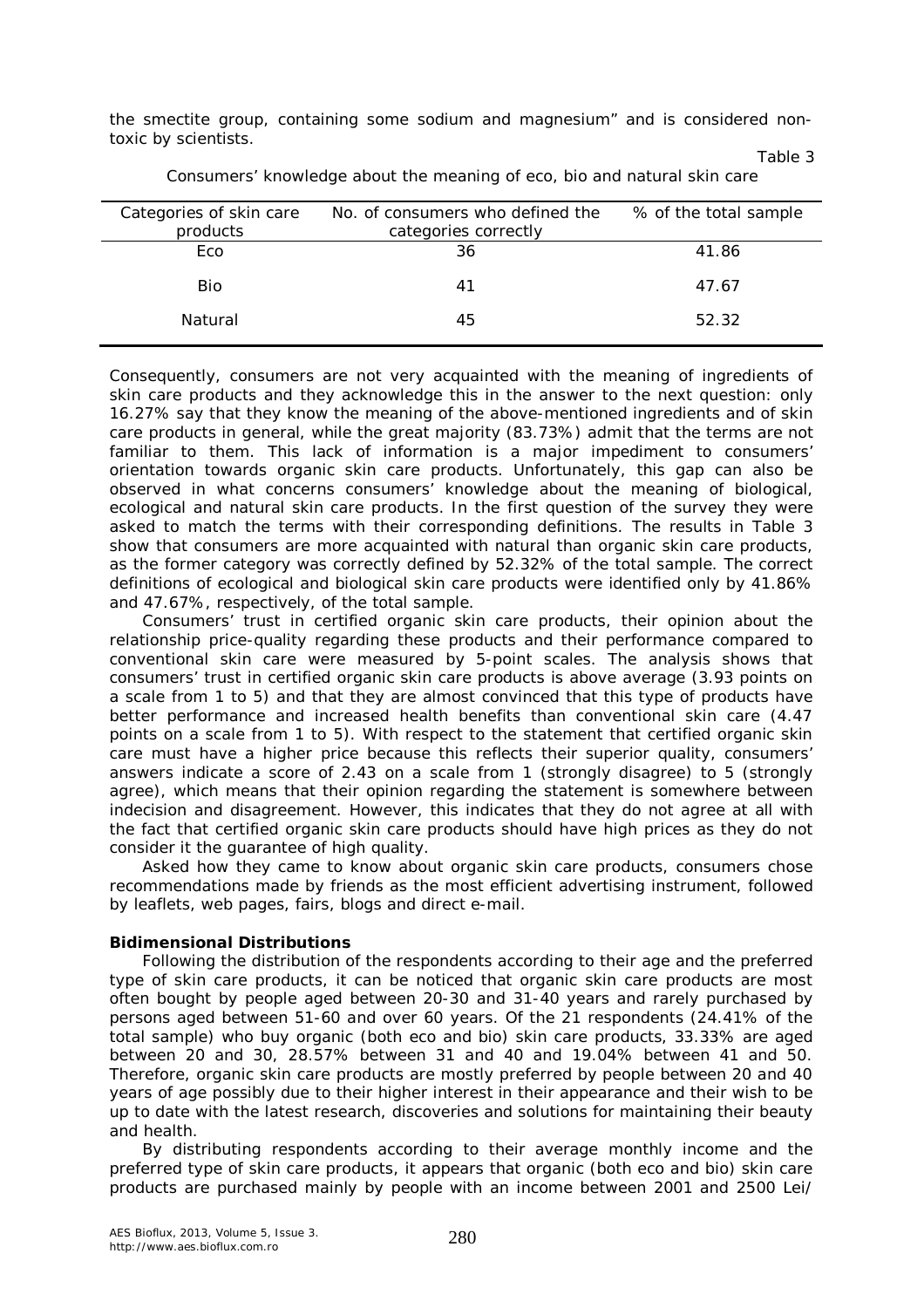501-625  $\epsilon$  (8.13% of the total sample), while natural and conventional skin care products are most often preferred by consumers with an income between 1000 and 1500 Lei/ 250-375  $\epsilon$  (12.79% of the total sample have an income within this range and buy natural skin care products; 16.27% the total sample have an income within this range and buy conventional skin care products). Respondents within the lowest income category (below 1000 Lei/ 250 €) usually prefer conventional skin care products (10.46% of the total sample), while respondents with the highest income (above 2501 Lei/ 626  $\bigoplus$ purchase only organic skin care products.

Consumers' distribution according to gender and the preferred type of skin care products shows that women are drawn to organic skin care products more than men (of the 21 respondents who purchase this type of products 85.71% are women), the latter preferring conventional skin care products (61.29% of the total 31 male respondents). However, of the total of 55 female respondents, only 32.72% buy organic skin care products. The preponderance of females in purchasing organic skin care products is obvious, this being explained by their innate inclination towards beauty and health.

Consumers' distribution according to their educational attainment and the preferred type of skin care products shows that consumers with high school and post-secondary studies generally prefer conventional products (61.9% of the 21 respondents with this educational attainment – equivalent to 15.11% of the total sample - prefer conventional skin care products and only 14.28% of them –and 3.48% of the total sample - buy organic skin care products). People who purchase organic skin care products are generally those with undergraduate and graduate studies (85.71% of the total 21 respondents who purchase organic skin care products and 20.93% of the total sample). These results seem to indicate that the educational attainment has some influence on the purchase of organic skin care products, consumers with higher education purchasing a larger quantity of these products due, of course, to their degree of awareness and the nature of the information they receive. However, the existence of a relationship between these variables will be further analyzed with the Chi-squared test.

By distributing respondents according to their income and preference for eco-friendly packaging, it appears that certified organic skin care products with eco-friendly packaging are usually preferred by consumers with an income between 1500 and 2500 Lei/ 375-625  $\epsilon$  (68.96% of the 29 respondents who prefer this type of packaging fall within this income range – this equals 12.79% of the total sample). Consumers with incomes below 1000 Lei/ 250  $\epsilon$  do not pay attention to the packaging as long as the skin care products are certified and organic (62.5% of the 16 respondents with income within this category, which equals 11.62% of the total sample), while high-income (over 2500 Lei/ 625 €) consumers (75% of all respondents with incomes above this sum) usually opt for eco-friendly packaging (they represent 3.48% of the total sample). If the income level is high, the percentage of respondents opting for eco-friendly packaging increases considerably. For the upper income ranges (1501-2000 Lei/ 376-500  $\in$  2001-2500 Lei/ 501-625 €, 2501-3000 Lei/ 626-750 €, >3000 Lei/ 750  $\oplus$ , the proportion of respondents preferring certified organic skin care products with eco-friendly packaging is 50% or higher within each interval.

Consumers' distribution according to their educational attainment and preference for eco-friendly packaging shows that of the 42 respondents with graduate studies 40.47% (19.76% of the total sample) prefer certified organic skin care products with eco-friendly packaging, while 38.09% (18.6% of the total sample) do not pay attention to the packaging as long as the products are certified organic. Most of the respondents with secondary studies (35.71%, equivalent of 5.81% of the total sample) are drawn by certified organic skin care products with attractive packaging, while consumers with graduate and post graduate studies prefer mainly eco-friendly packaging (19.76% and 11.62%, respectively, of the total sample). Therefore, it can be inferred that consumers with higher education are more aware of the important role of eco-friendly packaging in preserving the properties of organic skin care products and the environment.

By distributing respondents according to their educational attainment and their knowledge about the ingredients listed on the label of skin care products, it can be seen that university graduates and postgraduates are most aware of the meaning of such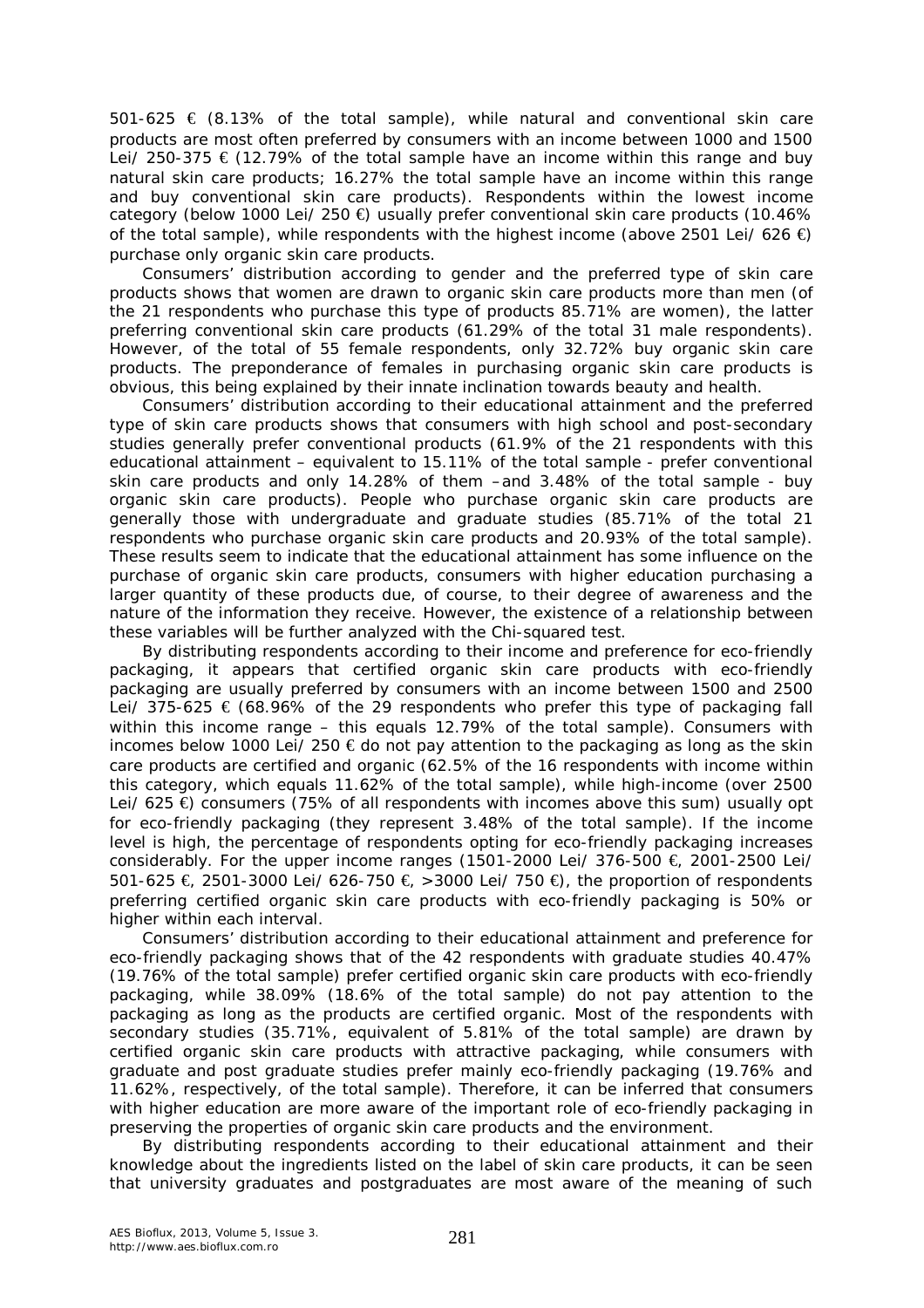ingredients and they represent 71.42% of the total number of respondents who said they were acquainted to such information (and 11.62% of the total sample). Of the 21 respondents with secondary education, only 19.04% know the meaning of the skin care product ingredients (they represent 4.65% of the total sample).

Consumers' distribution according to their age and knowledge about the ingredients listed on the label of skin care products shows that of the 14 respondents who know the meaning of the ingredients, 2 are under 20 years, 7 are aged between 20 and 30 years, 2 between 31 and 40, 1 between 41 and 50, 1 between 51 and 60 and 1 over 60 years. Therefore, it can be noticed that people between 20 and 30 years are most familiar with the meaning of the ingredients listed on the packaging of skin care products, this being due to access to information - or rather to their pleasure to search the Internet and keep up with the latest trends - and their increasing awareness of the necessity of adopting a more natural and organic lifestyle with positive effects on their health.

#### *Hypothesis Testing*

The 8 statistical hypotheses established for this study were the following:

**H1**: Consumers' preference for certain types of skin care products (organic, natural or conventional) is influenced by age.

**H2**: Consumers' preference for certain types of skin care products (organic, natural or conventional) is influenced by income.

**H3**: Consumers' preference for certain types of skin care products (organic, natural or conventional) is influenced by gender.

**H4**: Consumers' preference for certain types of skin care products (organic, natural or conventional) is influenced by their educational attainment.

**H5**: Consumers' interest in buying organic skin care products with eco-friendly packaging increases along with an increase in income.

**H6**: The higher their educational attainment, the more likely will consumers be to buy organic skin care products with eco-friendly packaging.

**H7**: The higher consumers' educational attainment, the better their knowledge about the meaning of the ingredient list of skin care products.

**H8**: Consumers' knowledge about the meaning of the ingredient list of skin care products increases along with age.

They were analyzed using the  $\chi^2$ test. For each case separately, we started from the null hypothesis according to which there is no relationship between the variables, we calculated  $\chi^2$  and compared it to the values in the Chi-square distribution table. We obtained the following results:

- for H1,  $\chi^2_{calculated}$  (6.6841)  $\langle \chi^2_{0.05;15}$  (24.996), the null hypothesis being thus accepted. With a 95% probability, there is no relationship between consumers' age and their preference for ecological, biological, natural or conventional skin care products;
- for H2,  $\chi^2_{calculated}$  (32.771)  $> \chi^2_{0.01;15}$  (30.578), the null hypothesis being thus rejected. With a 99% probability, there is a relationship between consumers' income and their preference for ecological, biological, natural or conventional skin care products;
- for H3,  $\chi^2_{calculated}$  (10.8722)  $> \chi^2_{0.02;3}$  (9.837), the null hypothesis being thus rejected. With a 98% probability, there is a relationship between consumers' gender and their preference for ecological, biological, natural or conventional skin care products;
- for H4,  $\chi^2_{calculated}$  (6.8205)  $\langle \chi^2_{0.05;15}$  (24.996), the null hypothesis being thus accepted. With a 95% probability, there is no relationship between the consumers' educational attainment and their preference for ecological, biological, natural or conventional skin care products;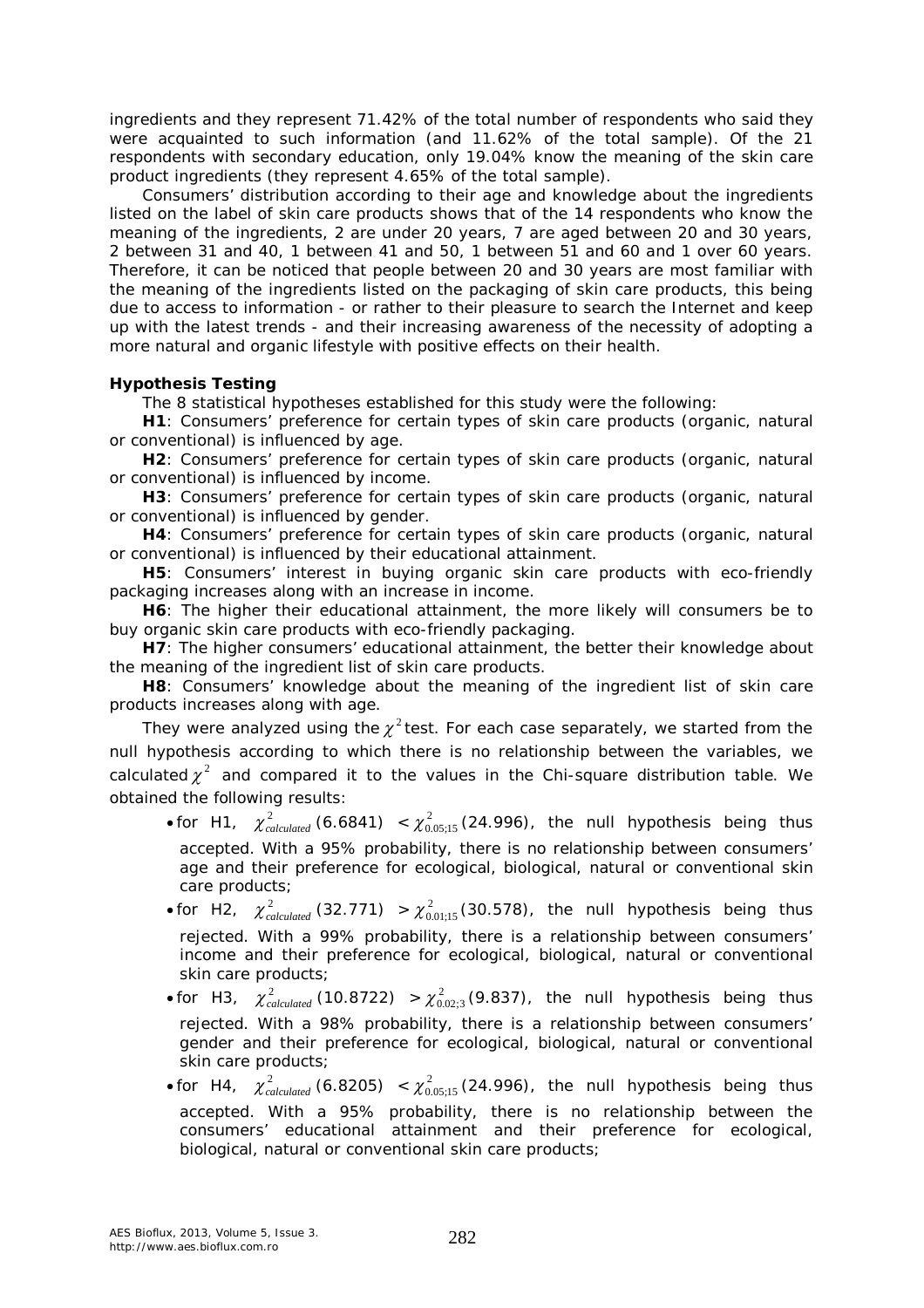- for H5,  $\chi^2_{calculated}$  (33.2996)  $> \chi^2_{0.05;20}$  (31.41), the null hypothesis being thus rejected. With a 95% probability, there is a relationship between consumers' income and their preference for eco-friendly packaging;
- for H6,  $\chi^2_{calculated}$  (29.9612) >  $\chi^2_{0.1;20}$  (28.412), the null hypothesis being thus rejected. With a 90% probability, there is a relationship between consumers' educational attainment and their preference for eco-friendly packaging;
- for H7,  $\chi^2_{calculated}$  (5.5811)  $\langle \chi^2_{0.05;5}(11.07) \rangle$ , the null hypothesis being thus accepted. With a 95% probability, there is no relationship between consumers' educational attainment and whether they are aware or not of the meaning of the ingredients listed on the label of skin care products;
- $\bullet$  for  $H8$ ,  $\chi^2_{calculated}$  (7.5696)  $\ < \chi^2_{0.05;5}$  (11.07), the null hypothesis being thus accepted. With a 95% probability, there is no relationship between consumers' age and whether they are aware or not of the meaning of the ingredients listed on the label of skin care products.

Hypothesis summary

Table 3

| Hypotheses                                                                                                                                                                                                                                                           | Results                                                      |
|----------------------------------------------------------------------------------------------------------------------------------------------------------------------------------------------------------------------------------------------------------------------|--------------------------------------------------------------|
| H1: Consumers' preference for certain types of skin care<br>products (organic, natural or conventional) is influenced by age.<br>H2: Consumers' preference for certain types of skin care<br>products (organic, natural or conventional) is influenced by<br>income. | Not supported at 5%<br>level.<br>Significant at 1%<br>level. |
| H3: Consumers' preference for certain types of skin care<br>products (organic, natural or conventional) is influenced by<br>gender.                                                                                                                                  | Significant at 2%<br>level.                                  |
| H4: Consumers' preference for certain types of skin care<br>products (organic, natural or conventional) is influenced by their<br>educational attainment.                                                                                                            | Not supported at 5%<br>level.                                |
| H5: Consumers' interest in buying organic skin care products<br>with eco-friendly packaging increases along with an increase in<br>income.                                                                                                                           | Significant at 5%<br>level.                                  |
| H6: The higher their educational attainment, the more likely will<br>consumers be to buy organic skin care products with eco-<br>friendly packaging.                                                                                                                 | Significant only at<br>10% level.                            |
| H7: The higher consumers' educational attainment, the better<br>their knowledge about the meaning of the ingredient list of skin<br>care products.                                                                                                                   | Not supported at 5%<br>level.                                |
| H8: Consumers' knowledge about the meaning of the ingredient<br>list of skin care products increases along with age.                                                                                                                                                 | Not supported at 5%<br>level.                                |

The above analysis shows that consumers buy certain types of skin care products, like organic, natural or conventional, according to their income and gender. Consequently, organic skin care products are purchased especially by female consumers with higher income. Income is also an important factor when consumers decide over the type of packaging: again, the higher the income, the more likely will consumers be to opt for eco-friendly packaging. Age and educational attainment do not influence consumers' decision-making process with respect to buying organic, natural or conventional skin care products and their knowledge about the meaning of the ingredients listed on the label of such products. As H6 is significant only at 10% level, further studies, with a larger sample should be conducted to test the influence of consumers' educational attainment on their preference for organic skin care products with eco-friendly packaging.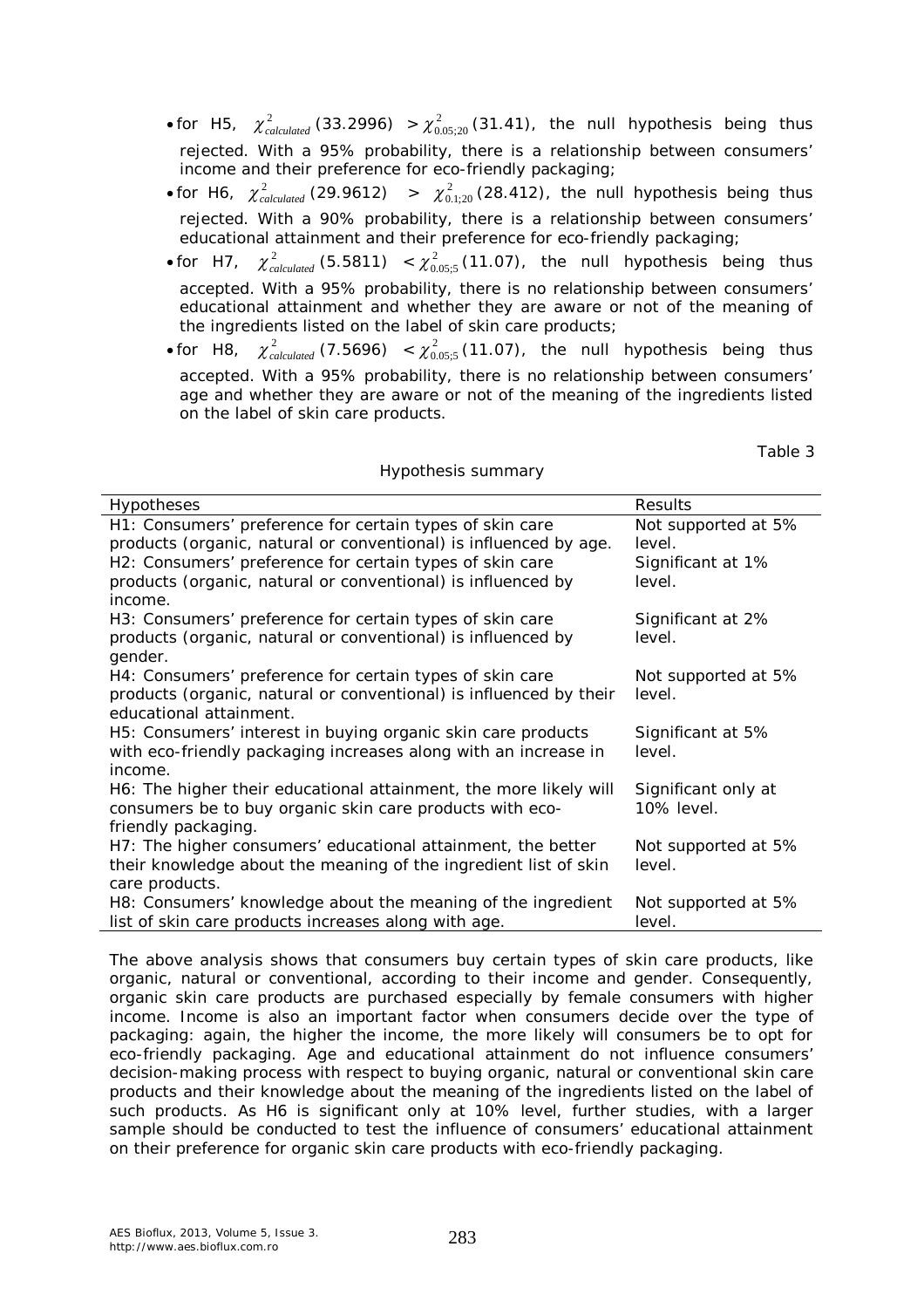**Conclusions**. The aim of this study is to outline consumers' profile in terms of their interest in organic, natural and conventional skin care, their knowledge about these products and the differences between them, their opinion regarding the performance of organic skin care in relation to conventional skin care and price.

The study shows that consumers who purchase organic skin care products are usually female, aged between 20 and 40, with an income above 2000 Lei (500  $\bigoplus$ , who completed tertiary education at graduate level.

However, most surveyed consumers use conventional skin care (44.19%), but interest in natural products tends to increase more and more (31.40% of the respondents are currently using them). Bio and eco products are less sought after and the most important reason is their high price - price is still the main driver for consumers when choosing one type of product over another – for 28.57% of the respondents, price is the factor with the greatest influence on their decision-making process. There is a gap in consumers' knowledge which is emphasized by their not being able to correctly define the terms biological and ecological skin care - not even half of the respondents could assign the correct definition to these type of products - as well as by their failure to identify the synthetic and possibly harmful ingredients listed on the package of a skin care product - 83.73% of the respondents admitted they did not know the meaning and/or the side effects of the ingredients they considered suspicious. In addition, there is great negligence among consumers regarding their own health, which is reflected in the very low frequency with which they read the list of ingredients on the packaging of the purchased skin care products: 27.91% - i.e. most of the surveyed consumers - confessed that they tend to read the ingredient list only sometimes. This is greatly due to the fact that they would not understand its meaning even if they read it. One would be tempted to say that lack of knowledge is due to consumers' educational attainment or age, but the analysis explicitly shows that at 95% level there is no relationship between these variables. Information gathering can be done by anyone, the only condition is to be aware of the need to be informed and the desire to live a healthier life. Consequently, there is need for a public information campaign regarding organic products, their effects on health, on the environment and on local economy. Consumers should be impelled to rank their preferences according to a product's ingredient list, certifications, eco-friendly packaging, country of origin, etc and not to its colour, flavor, publicity, renowned brad name, etc. Such a process involves, of course, a change and reorientation in lifestyle, giving up conventional skin care - and not only - and substituting them with products made exclusively with organic vegetable ingredients, following traditional recipes and using clean, less energy intensive technologies, which have minimal effects on the environment. Furthermore, consumers should focus more on buying skin care products with biodegradable packaging, made of recycled, natural materials that keep the products' properties intact. The study shows that consumers' preference for certain types of packaging is divided: they seem to prefer to an equal extent (~33%) certified organic skin care with biodegradable packaging (natural paper and cardboard, ceramic, wood, etc) and certified organic skin care with packaging of any kind, a parity that should be influenced in favour of the former. The study also shows that consumers' tendency to buy more certified organic skin care with eco-friendly packaging increases along with an increase in income and not according to their educational attainment. Here again comes to the foreground the issue of consumers receiving more information and the need to develop among the public a culture that places health and environment on the first place in the decision-making process.

Being a pilot study, this paper has its limitations with respects to generalization and the depth of the analyzed issues. Its objective is to be a starting point for further research and to cast light on important aspects related to the consumption of organic skin care products in Romania, as there is little if any research in the field. For more significant results, further studies should consider a larger sample, representative at national level, if possible, and try to provide more insight into questions such as Romanian consumes' willingness to pay the price premium of certified organic skin care and eco-friendly packaging and the factors underlying it, consumers' ethicality and perceived ethicality of organic skin care, consumers' lifestyle and attitude towards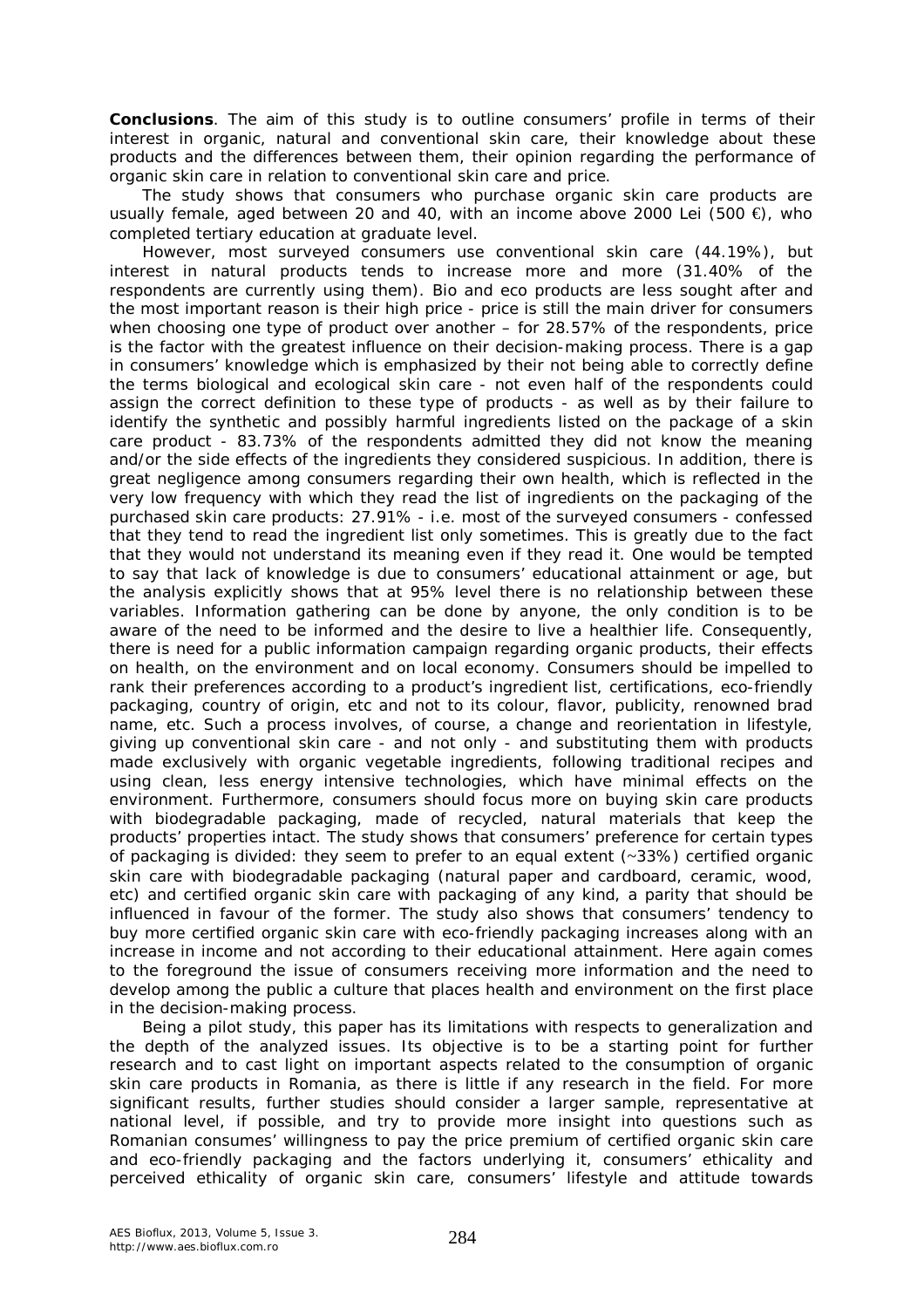organic skin care, the gap between consumers' attitude and decision-making process of purchasing organic skin care, the gap between *c*onsumer's values and attitudes towards making organic choices, the influence of national culture or of corporate social activities on consumers' organic purchases, etc.

#### **References**

- Ailawadi K. L., Neslin S. A., Gedenk K., 2001 Pursuing the value-conscious consumer: Store brands versus national brand promotions. Journal of Marketing 65(1):71–89.
- Bio Romania Association, http://www.bio-romania.org/care-sunt-problemele-pietei-biodin-romania/. Accessed on March 2013.
- Cornelissen G., Pandelaere M., Warlop L., Dewitte S., 2008 Positive cueing: Promoting sustainable consumer behavior by cueing common environmental behaviors as environmental. International Journal of Research in Marketing 25(1):46–55.

COSMEBIO, http://www.cosmebio.org/en/nos-label.php. Accessed on March 2013.

- Davies A., Titterington A. J., Cochrane C., 1995 Who buys organic food? A profile of the purchasers of organic food in Northern Ireland. British Food Journal 97(10):17–23.
- Dietz T., Stern P. C., Guagnano G. A., 1998 Social structural and social psychological bases of environmental concern. Environment and Behavior 30(4):450–471.
- Ecocert, http://www.ecocert.com/en/natural-and-organic-cosmetics. Accessed on March 2013.

European Commission, http://ec.europa.eu/agriculture/organic/organic-farming/whatorganic\_en. Accessed on March 2013.

EUROSTAT,http://epp.eurostat.ec.europa.eu/portal/page/portal/income\_social\_inclusion\_ living\_conditions/introduction. Accessed on March 2013.

Gore A., 2006 An inconvenient truth: the planetary emergency of global warming and what we can do about it. Rodale Press, New York.

Grunert S. C., Juhl H. J., 1995 Values, environmental attitudes, and buying of organic foods. Journal of Economic Psychology 16(1):39–62.

Gurau C., Ranchhod A., 2005 International green marketing. A comparative study of British and Romanian firms. International Marketing Review 22(5):547–561.

Leonard A., 2010 The story of stuff*.* Free Press, New York.

Mather D., Knight J., Holdsworth D., 2005 Pricing differentials for organic, ordinary and genetically modified food. Journal of Product and Brand Management 14(6):387- 392.

Oxford Dictionaries Online, http://oxforddictionaries.com/.

- Pagalea A., Vlad Uta D. S., 2012 Romanian consumer lifestyle and attitude towards Bio products purchase. Procedia - Social and Behavioral Sciences 62:1308-1312.
- Pedersen Dilani A., Nielsen V., Feilberg A., Hansen Lyck P., Pommer K., 3003 Survey of fluorescent substances in consumer products. Survey of Chemical Substances in Consumer Products, No. 40, Danish Technological Institute. Available at www.mst.dk*.* Accessed March 2013.

Petrescu D. C., 2013 Consumer behaviour on organic food: detailed questionnaire as research instrument. AES Bioflux 5(3):261-273.

Petrescu D.-C., Oroian I. G., Proorocu M., Mihaiescu T., Paulette L., Varban D., 2013 Organic products: consumption habits and perceptions. AES Bioflux 5(1):1-9.

- Prothero A., McDonald P., 1992 Producing environmentally acceptable cosmetics The impact of environmentalism on the United Kingdom cosmetics and toiletries industry. Journal of Marketing Management 8:147–166.
- Schifferstein H. N. J., Oude Ophuis P. A. M., 1998 Health-related determinants of organic food consumption in the Netherlands. Food Quality and Preference 9(3):119–133.
- Teodorescu N., Veghes C., Rosca M., 2009 Analysis of consumer attitudes regarding environmental issues: The case study of Romania. In: Pagalea A., Vlad Uta D. S., 2012 Romanian Consumer Lifestyle and Attitude Towards Bio Products Purchase. Procedia - Social and Behavioral Sciences 62, p.1309.
- Thompson G. D., 1998 Consumer demand for organic foods: What we know and what we need to know. American Journal of Agricultural Economics 80(5):1113–1118.